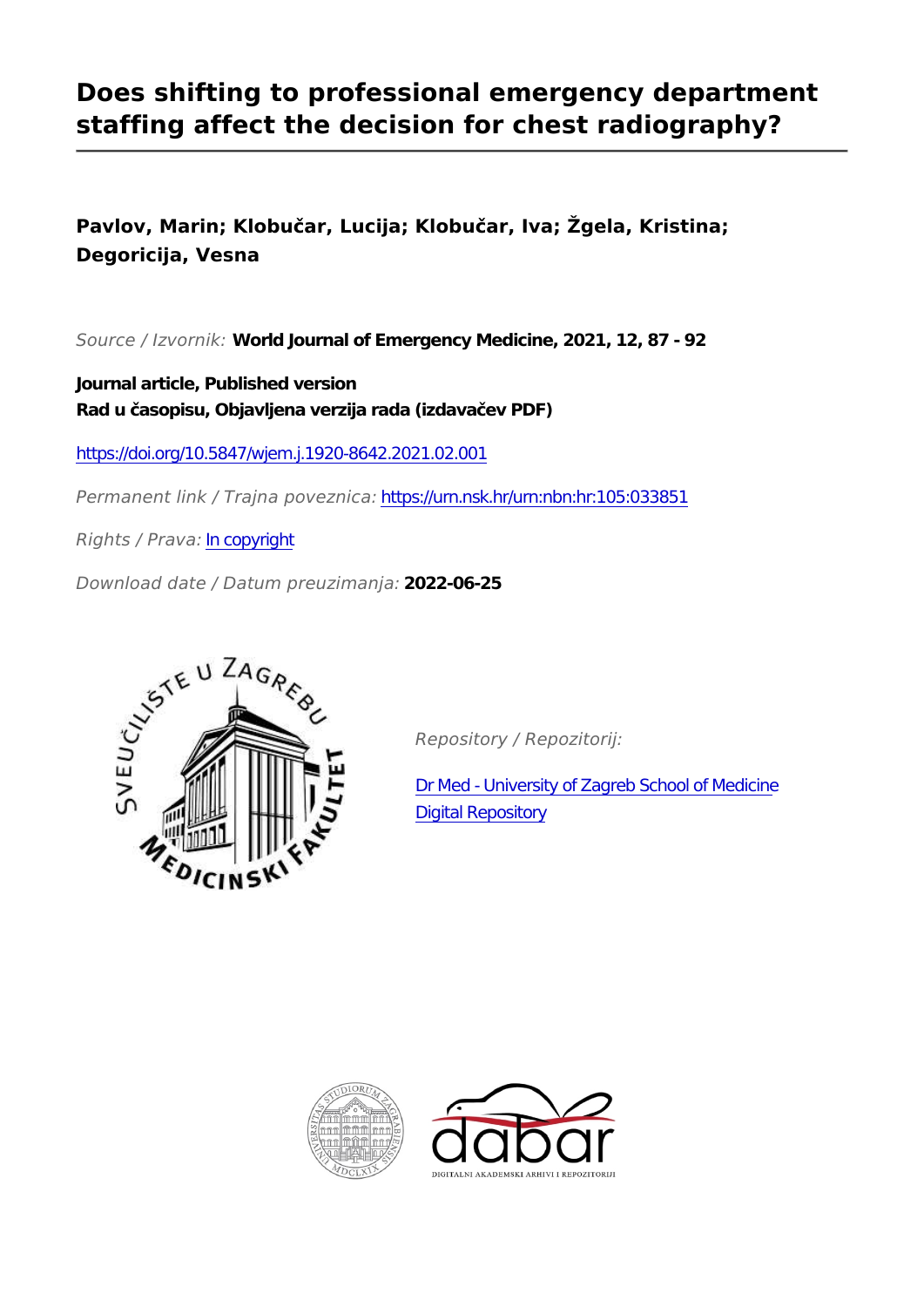### Original Article

# **Does shifting to professional emergency department**  staffing affect the decision for chest radiography?

Marin Pavlov<sup>1</sup>, Lucija Klobučar<sup>2</sup>, Iva Klobučar<sup>1</sup>, Kristina Žgela<sup>3</sup>, Vesna Degoricija<sup>3,4</sup>

*1 Department of Cardiology, Sestre Milosrdnice University Hospital Centre, Zagreb 10000, Croatia*

*2 Institute of Emergency Medicine, Osijek-Baranja County, Osijek 31000, Croatia*

*3 University of Zagreb School of Medicine, Zagreb 10000, Croatia*

*4 Department of Medicine, Sestre milosrdnice University Hospital Centre, Zagreb 10000, Croatia*

*Corresponding Author: Marin Pavlov, Email: marin.pavlov@gmail.com*

**BACKGROUND:** The study aims to determine whether shifting to professional emergency department (ED) teams leads to a higher rate of radiologic workup.

METHODS: We retrospectively analyzed a total of 2,000 patients presenting to the ED of a tertiary teaching hospital in two time periods: group 1 (G1) comprised 1,000 consecutive patients enrolled from December 21, 2012 to January 5, 2013 (all patients were examined by an internal medicine specialist); group 2 (G2) comprised 1,000 consecutive patients enrolled from December 21, 2018 to January 3, 2019 (all patients were examined by an emergency physician).

RESULTS: The chest X-ray (CXR) was performed in 40.6% of all patients. There was no difference in the frequency of CXR (38.9% in G1 vs. 42.3% in G2, *P*=0.152). More CXRs were performed in G2 patients older than 65 years, in female patients older than 65 years, in patients presenting during the evening and night shifts or off -hours, in patients with a history of malignancy, in patients with gastrointestinal bleeding, and in patients with bradycardia, but fewer in patients presenting with arrhythmia. No difference in the rates of pathological CXR was found (47.3% in G1 vs. 52.2% in G2, P=0.186). Compared with G2, higher sensitivity and specificity were obtained for the binary logistic regression model predicting pathological findings in G1.

CONCLUSIONS: Shifting to professional ED teams does not increase radiologic workup. By implementing deliberate usage of ultrasound, some self-governing procedures, case-oriented investigations, and center-specific recommendations, unnecessary radiologic workup can be avoided. Professional ED teams could lead to a higher standard of emergency care.

KEYWORDS: Chest radiography; Emergency department; Emergency physicians; Healthcare organization

> *World J Emerg Med 2021;12(2):87–92* DOI: 10.5847/wjem.j.1920-8642.2021.02.001

### INTRODUCTION

Until late 2010, emergency departments (EDs) in Croatia providing care to internal medicine (non-surgical) patients were run by internal medicine specialists (IMSs), often by physicians with non-emergency subspecialties. In general, EDs were subdivided into particular specialty services, and served as "acute clinics" with on-duty physicians rotated in and out.<sup>[1]</sup> Since joining the European Union in 2013, legislation and practice in Croatia have changed. In April 2009, the European curriculum on emergency medicine, requiring a minimum training period

of five years, was approved by Directive 2005/36/EC of the European Parliament.<sup>[2]</sup> Subsequently, a new specialization for emergency physician specialists (EPSs) was established, including trauma, neurology, pediatrics, and ultrasound training. Numerous EDs around the country shifted from specialty outpatient clinics to general EDs operated by EPSs. Compared with previous non-professional teams (who were not dedicated solely to ED work due to their numerous duties within their subspecialties, particularly in tertiary centers), EPSs tend to be more involved in structural improvements, inclined to the standardization of workup and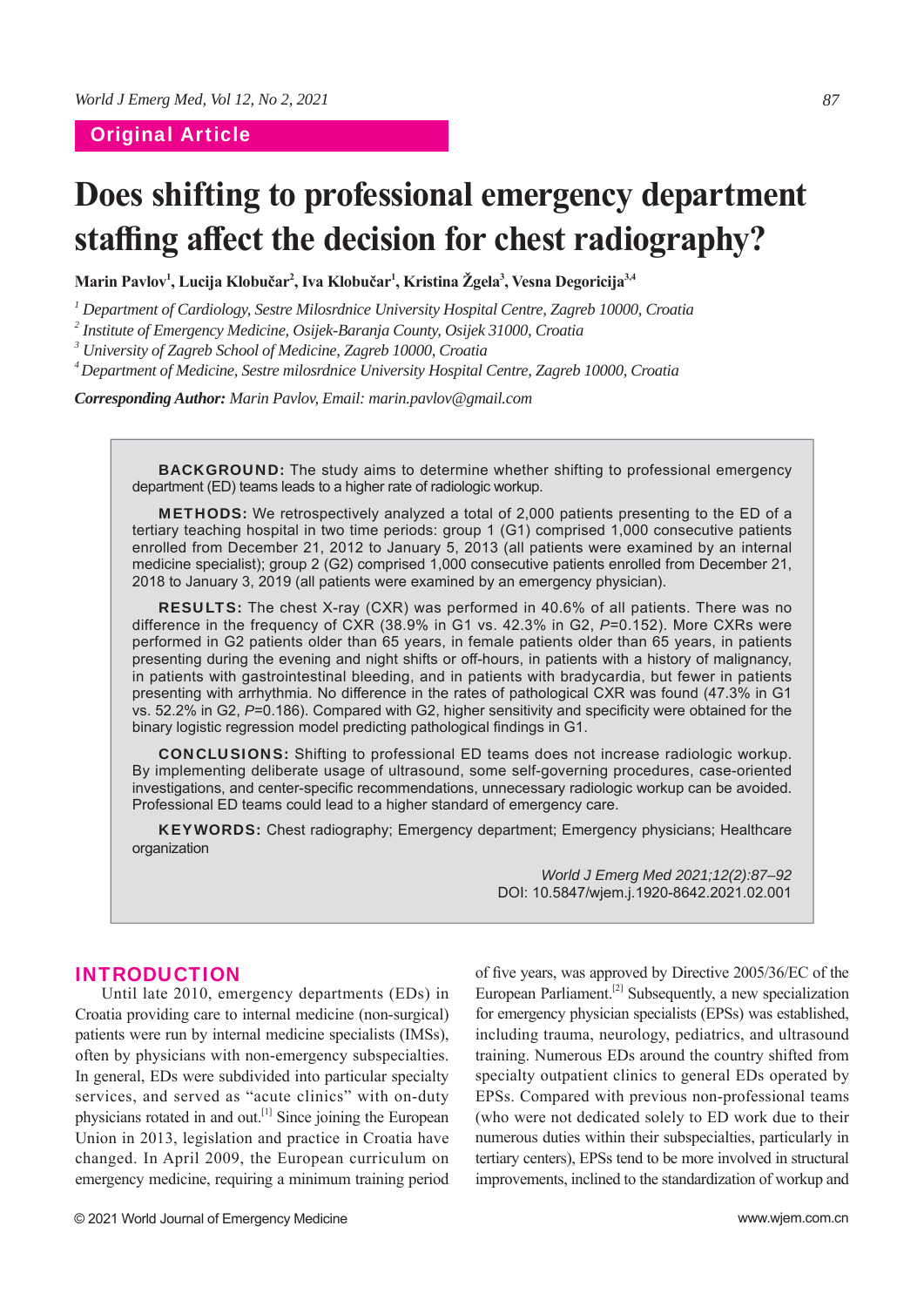treatment, and enthusiastic in accomplishing new ED-related skills (especially the use of ultrasound). However, a concern emerged about whether the shift to EDs run completely by EPSs would lead to unnecessary investigations due to a lack of experience. This was expected to become most obvious in radiologic examinations, which were abundant. $[3,4]$  We hypothesized that shifting to professional ED teams would initially lead to higher rates of radiologic workup during ED visits.

#### **METHODS**

The study was conducted in the ED of a tertiary teaching University Hospital Center (UHC). The UHC is situated in a one-million-inhabitant capital, and provides emergency medical services for an urban population of approximately 350,000. There is a "no refusal" strategy for citizens outside the referral area, as well as for patients with no insurance policy. The daily turnover within the ED is approximately 300 visits in total, and 80 of them are in the internal medicine ED. The service is organized in a 24-hour shift with one physician being in charge and two additional physicians (internal medicine or subspecialty residents) helping out with examinations. A consulting cardiologist, gastroenterologist, nephrologist, and intensivist are available 24 hours every day. All workup, treatment, and admittance decisions are made by the physician in charge.

There were two enrollment periods for our study. From December 21, 2012 to January 5, 2013, 1,000 consecutive patients ("all-comers") examined within the internal medicine ED were enrolled as group 1 (G1). During this enrollment period, all patients were examined by an IMS with at least five years of work experience. These physicians were subspecialists in different fields of internal medicine. However, they all lacked structured education in the field of emergency medicine. The second enrollment period was from December 21, 2018 to January 3, 2019, in which additional 1,000 consecutive patients were enrolled as group 2 (G2). These patients were examined by an EPS with average two years of work experience, and five-year structured training in all fields of emergency medicine including trauma, emergency anesthesia, and resuscitation. A total of 51 G1 and 41 G2 patients were excluded from the study for various reasons. A propensity score matching was performed on the remaining 1,908 patients with the following matching variables: age, sex, dyspnea, cough, fever, and chest pain as leading symptoms (matching without replacement, match tolerance: 0.005). A total of 1,816 patients (908 in each group) entered the final analysis.

All the relevant demographic data, presenting signs and

symptoms, as well as the workup and outcome details, were collected from digital medical archives. During workup, chest X-rays (CXRs) were performed upon indication of the specialist in charge. There were no written protocols on CXR indications. All CXRs were re-examined by an experienced intensivist who was blinded for the findings and patient details. If an original finding did not match the re-examination finding, the CXR was assessed by an experienced radiologist, and a consensus was sought. If no consensus was reached, the experienced radiologist's finding was used as definite.

#### **Statistical analysis**

Descriptive data were presented as mean±standard deviation (SD) or medians and interquartile range (IQR). Categorical variables were presented as counts and frequencies. Categorical variables were analyzed by Chisquare or Fisher exact test and continuous variables by Mann-Whitney *U*-test. Binary logistic regression was used to evaluate the relation of continuous variables and the tendency to perform CXR. The method was also used to create models to determine the independent contribution of different variables on the tendency to perform CXR, and for the CXR finding to be pathological. The conditional forward stepwise approach was used. The regression results were used to generate receiver operating characteristic (ROC) curves to predict pathological findings. The optimal cutoff points were determined by using Youden's index. Twotailed significance tests were performed, and a  $P$ -value  $\leq 0.05$ was considered significant. The statistical analyses were performed using SPSS for Windows, version 25 (IBM SPSS, Armonk, USA).

#### RESULTS

Slightly over half of the population was female (52.4%), with a mean age of 63 (45–76) years. After propensity score matching, there were no significant differences between the two groups regarding age, sex, and admittance rate, frequency of chest pain, fever, dyspnea, or cough as leading symptoms. CXR was performed in 40.6% of all patients. There was no difference in the frequency of CXR (38.9% in G1 vs. 42.3% in G2, *P*=0.152) or abdominal X-ray (14.4% vs. 14.8%, *P*=0.894), while comprehensive abdominal ultrasound (6.7% vs. 3.6%, *P*=0.004) and computed tomography  $(3.9\% \text{ vs. } 2.0\%, P=0.025)$  were more often performed in G1. In brief, significantly more CXRs were performed in G2 in patients older than 65 years (Figure 1A), in female patients older than 65 years, in patients presenting during the evening and night shifts (between 4 p.m. and 8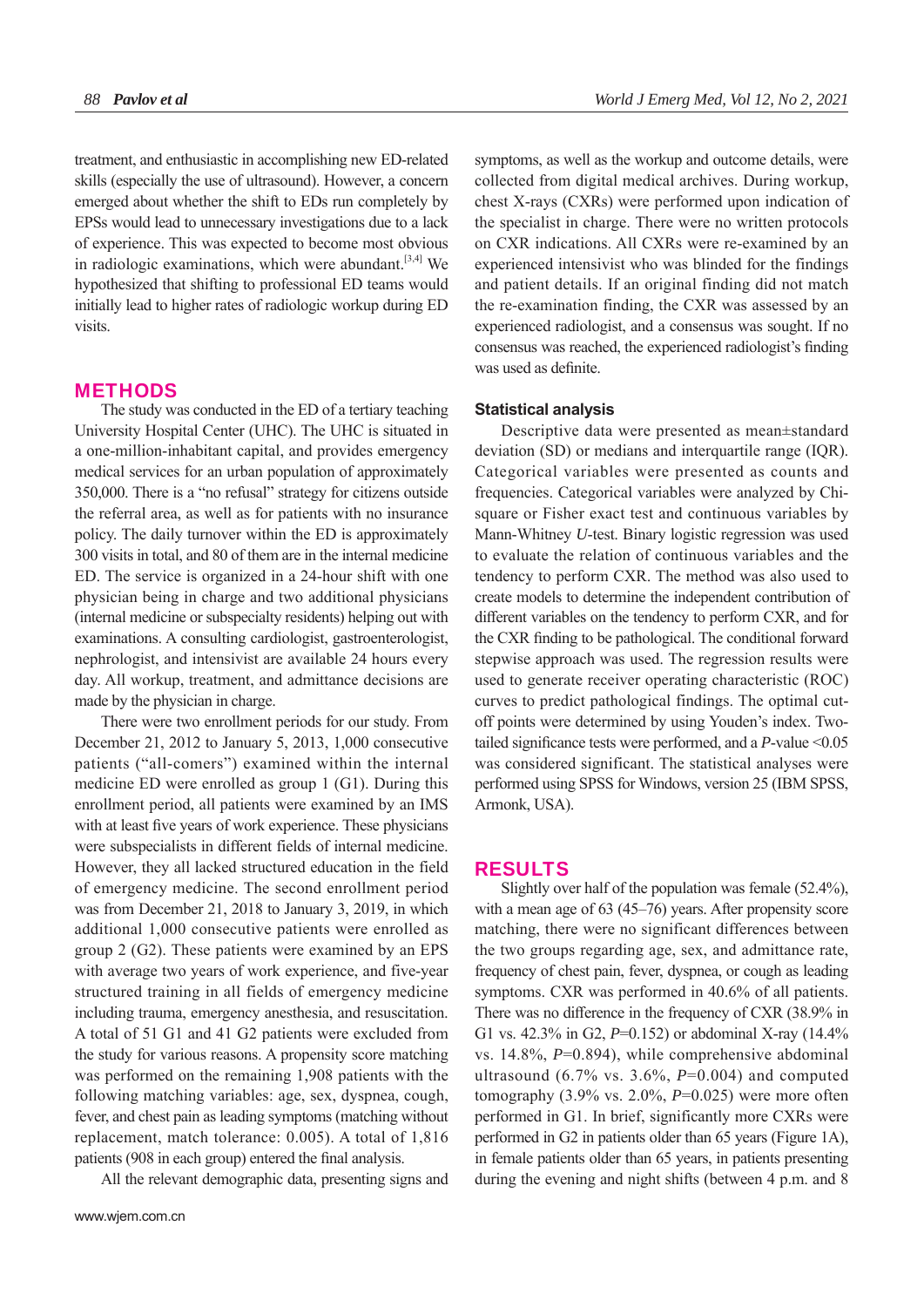a.m.) as well as during off-hours, in patients with a history of malignancy, in patients presenting with gastrointestinal (GI) bleeding, and in patients with bradycardia, but less in patients presenting with arrhythmia.

Overall, time spent in the ED was similar in the two groups (240 [161–371] minutes vs. 261 [154–413] minutes, *P*=0.198). Time spent in the ED was related to the frequency of CXR with logistic regression (odds ratio [*OR*]=1.115, 95% confidence interval [*CI*] 1.087–1.144), *P*<0.001, Figure 1B). In the group of patients with CXR performed, time spent in the ED was longer for G2 patients (281 [185–424] minutes vs. 322 [197–496] minutes, *P*=0.011).

No difference in the rates of pathological CXR was found between the groups (47.3% in G1 vs. 52.2% in G2, *P*=0.186). The most common pathologies observed on CXR are shown in Figure 1C. The CXR finding was more often mentioned in the discharge letter in G1 (67.3% vs. 37.5%, *P*<0.001). This was true for both admitted (52.4% vs. 2.3%, *P*<0.001) and discharged patients (68.7% vs. 55.1%, *P*<0.001). Lung rales and wheezing were more frequently reported in the clinical status in G1, and peripheral edema in G2 patients (Figure 1D). However, when only patients with CXR signs of congestion were analyzed, no difference was found (81.5% vs. 69.1% for rales, *P*=0.136; 7.7% vs. 7.3% for wheezing, *P*=1.000). In patients with cardiomegaly, rales were more often reported in G1 (64.4% vs. 47.5%,  $P=0.025$ ), while the difference in reported rates of wheezing was not significant (10.9% vs. 5.0%, *P*=0.183).

Admittance rates were similar (23.8% vs. 22.4%, *P*=0.504). No difference in admittance to intensive and post-intensive care wards was detected (37.4% vs. 42.6%, *P*=0.317). The frequency of CXR in the two groups did not differ when the patients were stratified according to the type of ward (regular ward 61.2% vs. 67.2%, *P*=0.356; intensive and post-intensive care ward 50.0% vs. 57.0%, *P*=0.437). Among discharged patients, there were 78 repeated visits within 14 days (4.6% vs. 3.8%, *P*=0.355).

Antibiotics were more often prescribed in G1 (12.1% vs. 7.7%, *P*=0.003), and the difference persisted regardless of CXR (no CXR 8.0% vs. 4.8%, *P*=0.046; CXR performed 20.4% vs. 11.7%, *P*=0.005). On the contrary, no difference was found in prescribing diuretics at discharge, neither between the two groups in total nor when stratified against CXR.

By using binary logistic regression with 22 variables included, two models to predict the tendency to perform CXR were created (Table 1). In addition, two models to predict pathological CXR findings are presented in Table 2. By using predicted probability for pathological CXR for each case, ROC curves were plotted (G1: area under the curve 0.877±0.018, *P*<0.001, 95% *CI* 0.841–0.913,



**Figure 1.** Comparisons between G1 and G2. Frequency of chest X-rays according to age (A) and time spent in the ED (B); G1 logistic regression: odds ratio (*OR*)=1.024, 95% confidence interval (*CI*) 1.016–1.032; G2 logistic regression: *OR*=1.030, 95% *CI* 1.023–1.038; C: the most common pathological chest X-ray findings; D: rates of reported clinical findings.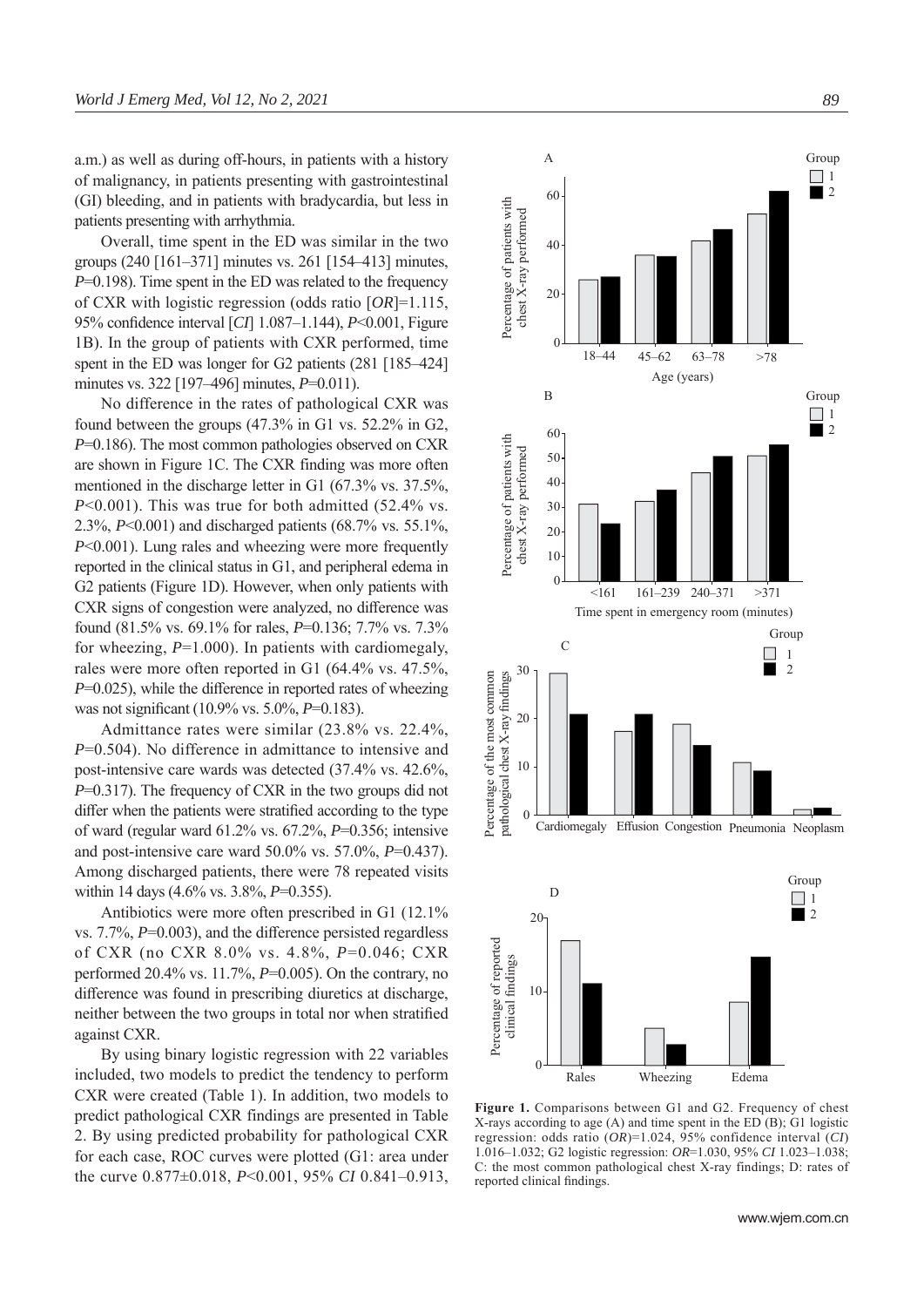sensitivity 78.4%, specificity 82.2%; G2: area under the curve 0.785±0.023, *P*<0.001, 95% *CI* 0.740–0.830, sensitivity  $72.1\%$ , specificity  $72.7\%$ ).

Similar number of patients died within ED during workup (0.9% vs. 1.4%, *P*=0.452). Among the discharged patients, five (0.2% vs. 0.3%, *P*=1.000) died within 30 days of ED discharge. Intra-hospital and 30-day mortality for admitted patients were comparable (9.8% vs. 11.8%, *P*=0.498; 10.2% vs. 12.3%, *P*=0.501). Rates of CXR examinations did not differ between the two groups when analyzed against outcome (survivors 38.6% vs. 42.0%, *P*=0.149; non-survivors 58.3% vs. 70.0%, *P*=0.675).

#### **DISCUSSION**

In this single-center retrospective observational study, shifting from IMSs to EPSs within the internal medicine ED section did not affect the CXR rate. This disputes our hypothesis, which was based on the acknowledged differences in the levels of experience and education **Table 1.** Factors independently related to performing chest X-rays

| Groups      | $\boldsymbol{P}$ | 0R     | 95% CI for OR |         |
|-------------|------------------|--------|---------------|---------|
|             |                  |        | Lower         | Upper   |
| Group 1     |                  |        |               |         |
| Cough       | < 0.001          | 32.158 | 9.330         | 110.845 |
| Dyspnea     | < 0.001          | 20.360 | 9.242         | 44.852  |
| Fever       | < 0.001          | 10.878 | 4.253         | 27.824  |
| GI bleeding | 0.010            | 0.143  | 0.033         | 0.624   |
| Chest pain  | < 0.001          | 3.776  | 2.438         | 5.849   |
| Rales       | < 0.001          | 3.128  | 1.655         | 5.911   |
| Oedema      | 0.047            | 2.166  | 1.011         | 4.640   |
| Age         | 0.001            | 1.018  | 1.007         | 1.029   |
| Group 2     |                  |        |               |         |
| Cough       | < 0.001          | 17.498 | 5.849         | 52.350  |
| Dyspnea     | < 0.001          | 14.862 | 6.932         | 31.863  |
| Arrhythmia  | 0.001            | 0.107  | 0.029         | 0.393   |
| Rales       | < 0.001          | 7.107  | 2.780         | 18.167  |
| Fever       | < 0.001          | 4.861  | 2.233         | 10.581  |
| Chest pain  | < 0.001          | 4.172  | 2.727         | 6.381   |
| GCS         | 0.003            | 0.793  | 0.679         | 0.925   |
| <b>Age</b>  | < 0.001          | 1.020  | 1.011         | 1.030   |
|             |                  |        |               |         |

*OR*: odds ratio; *CI*: confidence interval; GI: gastrointestinal; GCS: Glasgow Coma Scale.

Table 2. Factors independently related to pathologic chest X-ray findings

| Groups        | P       | 0R    | 95% CI for OR |        |
|---------------|---------|-------|---------------|--------|
|               |         |       | Lower         | Upper  |
| Group 1       |         |       |               |        |
| Age           | < 0.001 | 1.047 | 1.027         | 1.066  |
| Dyspnea       | < 0.001 | 4.160 | 2.057         | 8.413  |
| Cough         | 0.021   | 2.929 | 1.175         | 7.303  |
| Rales         | < 0.001 | 5.535 | 2.839         | 10.792 |
| Workday       | 0.037   | 0.526 | 0.288         | 0.961  |
| Heart failure | 0.045   | 2.475 | 1.021         | 6.000  |
| GCS           | < 0.001 | 0.758 | 0.692         | 0.830  |
| Group 2       |         |       |               |        |
| Age           | < 0.001 | 1.031 | 1.018         | 1.045  |
| Dyspnea       | 0.001   | 2.582 | 1.451         | 4.594  |
| Cough         | 0.015   | 2.522 | 1.195         | 5.325  |
| Rales         | 0.098   | 1.742 | 0.903         | 3.360  |
| Male sex      | 0.056   | 0.640 | 0.405         | 1.011  |
| Heart failure | 0.005   | 3.031 | 1.386         | 6.628  |
| GCS           | < 0.001 | 0.853 | 0.801         | 0.908  |

*OR*: odds ratio; *CI*: confidence interval; GCS: Glasgow Coma Scale.

between EPSs and IMSs in the field of internal medicine. No difference was observed in patients with common highrisk factors such as hypotension, dyspnea, chest pain, or lower Glasgow Coma Scale. The possible explanation for this uniformity of workup for severe patients is that the algorithms for such patients mastered during training are similar, and consequently the workup is comparable as well, despite the absence of written recommendations. On the other hand, patients in whom the clinical presentation may be obscured, such as older patients, especially older females (but not female patients in general), and patients with a history of malignancy, were more radiographed in G2. Moreover, more CXR examinations were performed in G2 during off-hours and night shifts compared with G1. This could be related to a lack of expertise and diagnostic uncertainty during the time when additional consultations are not easily available. Other studies reported similar reasons for inappropriate radiologic workup: medico-legal issues,[5] diagnostic uncertainty,<sup>[6]</sup> inadequate education and training,<sup>[7]</sup> requests from consulting subspecialty physicians, increased workloads within the  $ED$ ,<sup>[8]</sup> and patient self-referral.<sup>[9]</sup> Contrary to our data, Gardiner and Zhai<sup>[10]</sup> reported just 0.8% of CXRs performed during off hours as inappropriate in a study from a teaching hospital in Australia.

The sensitivity to routine CXR could explain the difference recorded for the patients presenting with GI bleeding. Occasionally, gastroenterologists performing urgent endoscopies insist on radiographic investigations, although there is no specific local protocol involving CXR. This may be a possible explanation of the higher CXR rates in patients presenting with GI bleeding. Contrary to IMSs, who have various obligations within their (sub)specialties, EPSs spend their working time exclusively within the ED. This provides them with the possibility to tailor strategies required for particular pathologies. Occasionally, this leads to a generalized approach and unnecessary workup, particularly in instances when the final treatment is performed by other specialists. The American Society for Gastrointestinal Endoscopy suggests that CXR should be considered only in patients with new respiratory signs or symptoms of decompensated heart failure, and routine chest radiography is not recommended before endoscopy.[11] In a meta-analysis of 14,390 preoperative CXRs, unexpected findings were observed in 1.3% of the cases, while only 0.1% of the findings affected the way the patient was treated.<sup>[12]</sup> Benacerraf et al<sup>[13]</sup> concluded that in patients under 40 years old with no symptoms CXR should be omitted. Such a guideline could reduce the number of CXRs in this population by 58%. In this study, 24.7% of patients under 40 years underwent CXR. Although the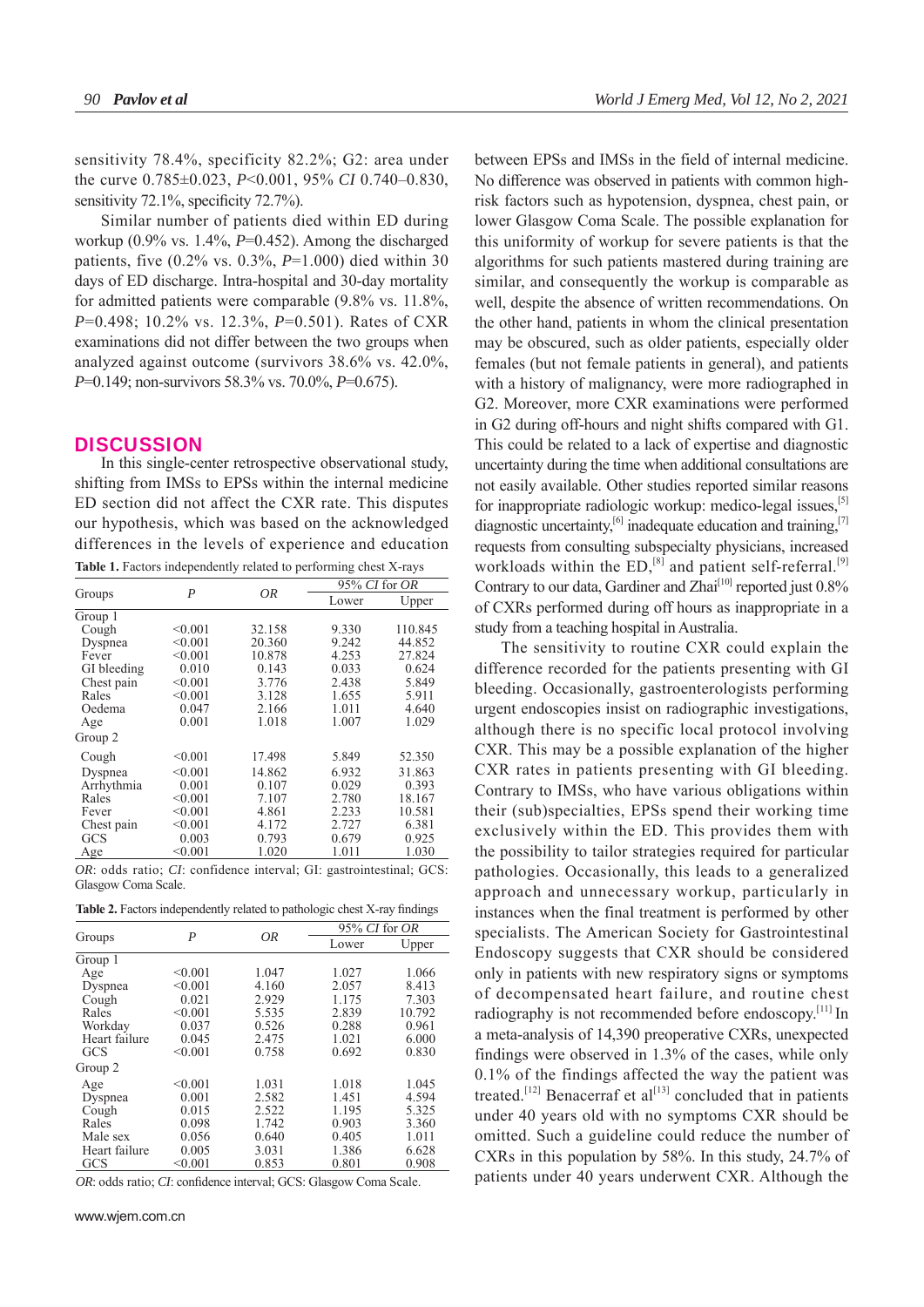absolute and relative numbers of such patients were low, they could be reduced even further should written protocols be provided.

We observed a non-significant tendency to resolve arrhythmias more promptly in G2 (221 [180–485] minutes vs. 209 [142–372] minutes, *P*=0.159). This was possibly due to self-governing procedural sedation for electric cardioversion in G2 (acquired during EPS training), as opposed to sedation managed by anesthesiologists in G1. For the same reason (independent treatment, as opposed to examinations performed by other physicians), the workup was less generalized, leading to a higher number of patients in whom CXR could be omitted in G2. Although academic societies provide no clear guideline on CXR in patients presenting with arrhythmia, performing CXR on patients presenting with signs and symptoms of congestion is plausible. Stiell et al<sup>[14]</sup> presented data on 1,091 patients treated for atrial flutter of fibrillation within the EDs in six Canadian academic hospitals. CXR was performed on all patients. The authors found that radiographic findings of pulmonary congestion, detected in 2.2% of the patients, independently predicted the occurrence of adverse events within 30 days from enrollment.

The majority of EPSs utilize bedside ultrasound, including protocoled examinations such as focused assessment with sonography in trauma  $(FAST)$ .<sup>[15]</sup> Such examinations were previously shown to reduce the number of other radiologic examinations, mainly computed tomography.[16] Although this issue was not directly assessed in our study, and the propensity score matching was composed to standardize the tendency to perform CXR, the G2 patients underwent significantly fewer comprehensive abdominal ultrasounds and computed tomographies. This could be appreciated as an advancement of professional ED staffing, and further disputes our hypothesis.

We found IMSs to be more detailed in reporting the radiologic findings in discharge letters. While the significance of this result is hard to assess (possibly being a mere difference in referral style), it is in accordance with the differences in training. While IMSs pay more attention to pathophysiological pathways and tend to explain the diagnostic and treatment decisions more thoroughly, EPSs employ a more "surgical" approach: focused, resolute, and characterized by concise reporting. The same can be stated for differences in the reporting of physical findings. Although there was no objective way to rate the number of missed auscultation findings, the results suggest that some lung phenomena may have been missed, or at least underreported in G2. Moreover, in regression analysis, the auscultation finding was the most independent predictor of pathological

CXR in G1. Whether this has an impact on the quality of emergency care is not clear.

Similar variables were associated with obtaining CXR in logistic regression in both groups. Although there are no written recommendations, routine CXR for all patients is strongly discouraged. We were unable to find equivalent data regarding non-trauma ED visits for a prediction model comparison in the literature. The rate of CXRs performed in the ED is similar to the ones in other studies. In the National Hospital Ambulatory Medical Care Survey, X-ray imaging was performed in 33.7% out of 49,061 ED visits.<sup>[17]</sup> In patients assessed for acute cardiac ischemia, Katz et  $al^{[18]}$ reported an 85.8% CXR referral rate for EPSs classified as the highest tertile of the malpractice fear score, compared with 73.5% in the lowest tertile. The corresponding percentage for chest pain patients in our study was 56.3%.

In the prediction models for pathological findings, five out of seven variables were identical, with the same order when ranked according to level of significance. All variables were easily obtainable by history taking and physical examination. By ROC curve analysis, a significantly better prediction of pathological findings was achieved for G1. A study reported similar rates of pathological findings, $[19]$  although there were series with considerably lower rates.<sup>[20]</sup> Al Zadjali et al<sup>[20]</sup> reported higher rates of normal findings in young, non-dyspneic, and non-tachypneic patients, as well as in patients with no significant medical history. In patients presenting with chest pain, Hess et al<sup>[21]</sup> reported an absence of a history of congestive heart failure or smoking, and no abnormalities on lung auscultation as factors required to forgo CXR.

Whether the observed difference in antibiotic prescription rates was the result of a systematically different approach should be assessed in further studies. Huang et  $al^{[22]}$ indicated that IMSs and EPSs employed a similar approach to patients with pneumonia. Conversely, Wigton et  $al^{[23]}$ reported restrictive antibiotic prescription habits for urinary tract infection in EPSs compared with IMSs.

#### **Study limitations**

This was a retrospective observational study. Although a propensity score matching was performed, the results obtained from this study population cannot be unequivocally applied to the general population. The study was conducted during the winter period, possibly leading to a higher percentage of CXRs due to the seasonal peak in respiratory infections. The authors wanted to share their explanation of the significant differences obtained in the analysis, although the majority of them remained within the sphere of speculation.